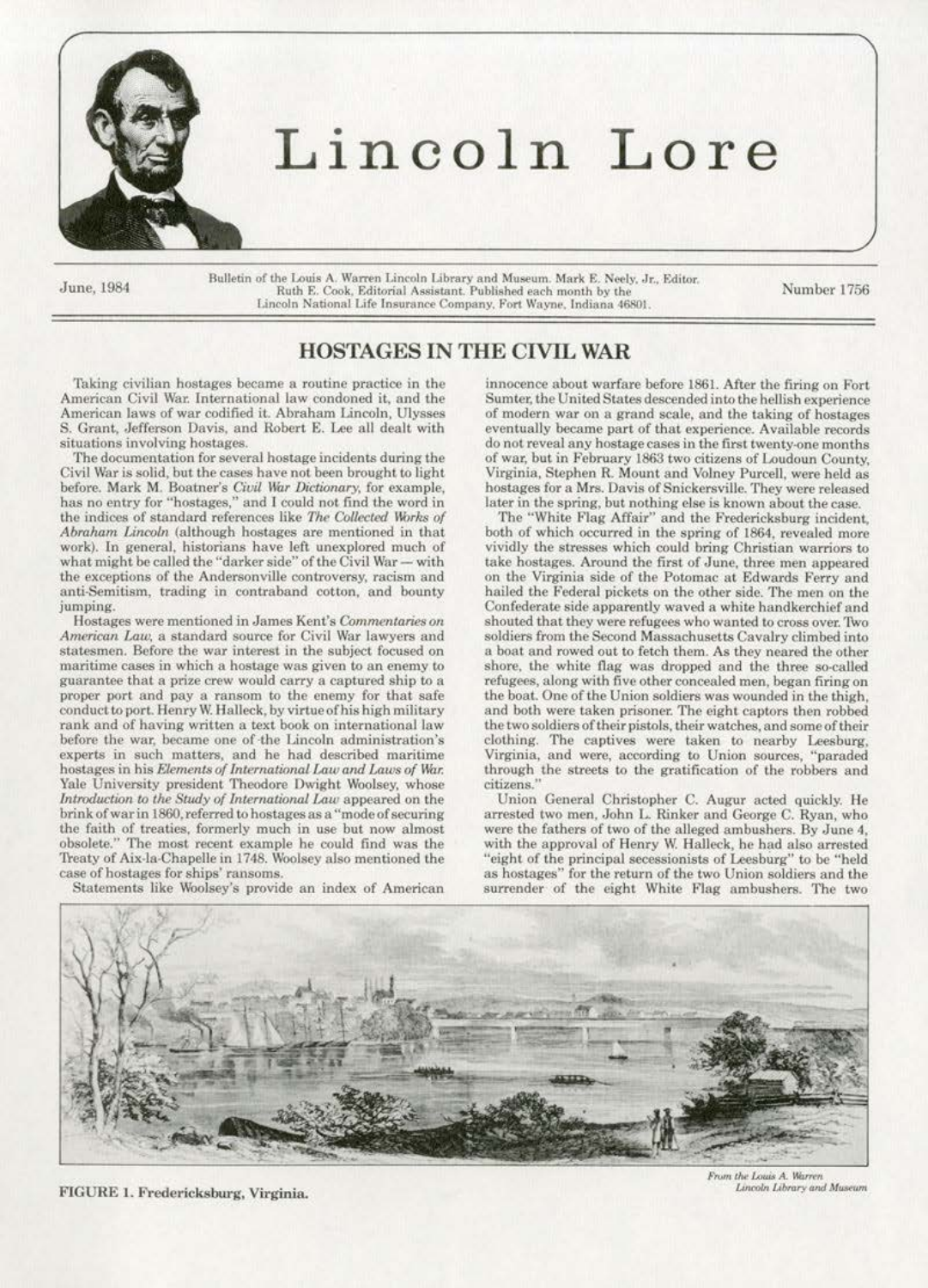

From the Louis A. Warren Lincoln Library and Museum

## FIGURE 2. Henry W. Halleck.

Massachusetts pickets were sent back to Union lines, and Judge Advocate General Joseph Holt determined that "the two oldest and least noted for disloyalty" among the hostages would be released in exchange. In his note about the exchange, Holt included a sharply worded endorsement of Augur's action: "The crime having been committed under the shelter of a flag of truce was one of unspeakable baseness & atrocity, & was in every way in keeping with the spirit of the rebellion. The government may well resort to all means known to civilized warfare to compel a surrender of the criminals.'

Holt was correct in saying that hostages were among the "means known to civilized warfare." About a year before the White Flag Affair, the United States War Department had published General Orders Number 100, "Instructions for the Government of the Armies of the United States in the Field." Drafted by the pioneering political scientist Francis Lieber, the Instructions constituted the legal code for the United States forces during the last two years of the Civil War (and indeed provided the basis for America's laws of land warfare until 1956). General Orders Number 100 devoted 2 of its 157 articles to hostages:

54. A hostage is a person accepted as a pledge for the fulfillment of an agreement concluded between belligerents during the war, or in consequence of a war. Hostages are rare in the present age.

55. If a hostage is accepted, he is treated like a prisoner of war, according to rank and condition, as circumstances may admit.

Hostages were rare, perhaps, but Lieber definitely made them a means known to American warfare.

They appear to have become less and less rare after the publication of Lieber's code in April 1863 as an order binding the military forces of the United States. Moreover, the practice of taking hostages never seems to have lived up even to the rough standard of justice in General Orders No. 100. The White

Flag hostages are perfect examples of the savage gulf between the law and the practice of war.

Lieber, like the authorities before and after him, described the taking of hostages as a passive sort of affair, as though the enemy would be pressing its citizens on reluctant Federal soldiers, begging "acceptance" of them as pledges for future<br>acts. "Acceptance" certainly implies an "offer." The articles have a drily contractual atmosphere about them, as though reasonable Christian gentlemen would reach some formal agreement, and one party would throw some hostages into the bargain as guarantors of good faith.

Such was not the case in the White Flag Affair or any other Civil War hostage incident. Augur acted fast and had no previous agreement with Confederate authorities. The Virginians did not offer eight Leesburg citizens and Augur did not "accept" eight Leesburg citizens. He seized them in order to force the Virginians to agree to hand over the perpetrators of this crime. Hostages were a recognized means of civilized warfare, but the persons taken from Leesburg did not fit the legal definition of hostages. They were called hostages, but they were better termed prisoners taken in reprisal for an atrocity.

To be sure, some sort of atrocity had been committed at Edwards Ferry. Henry Clay Ryan, one of the men who ambushed the pickets, denied that a white flag was used to decoy the Federal soldiers over the river and claimed further that the two men "were treated kindly" while they were prisoners. But he admitted taking three pistols and "one or two watches." Stealing the personal property of prisoners of war was a violation of the standard rules governing prisoners of war everywhere, and to this Ryan was willing to admit. Many other citizens of Leesburg expressed their disgust at the whole ambush and did not deny that a white flag had been used.

Loudoun County was ripe for atrocity, in fact. It was in the heart of "Mosby's Confederacy," prey to the actions of John



From the Louis A. Warren Lincoln Library and Museum

FIGURE 3. Christopher C. Augur.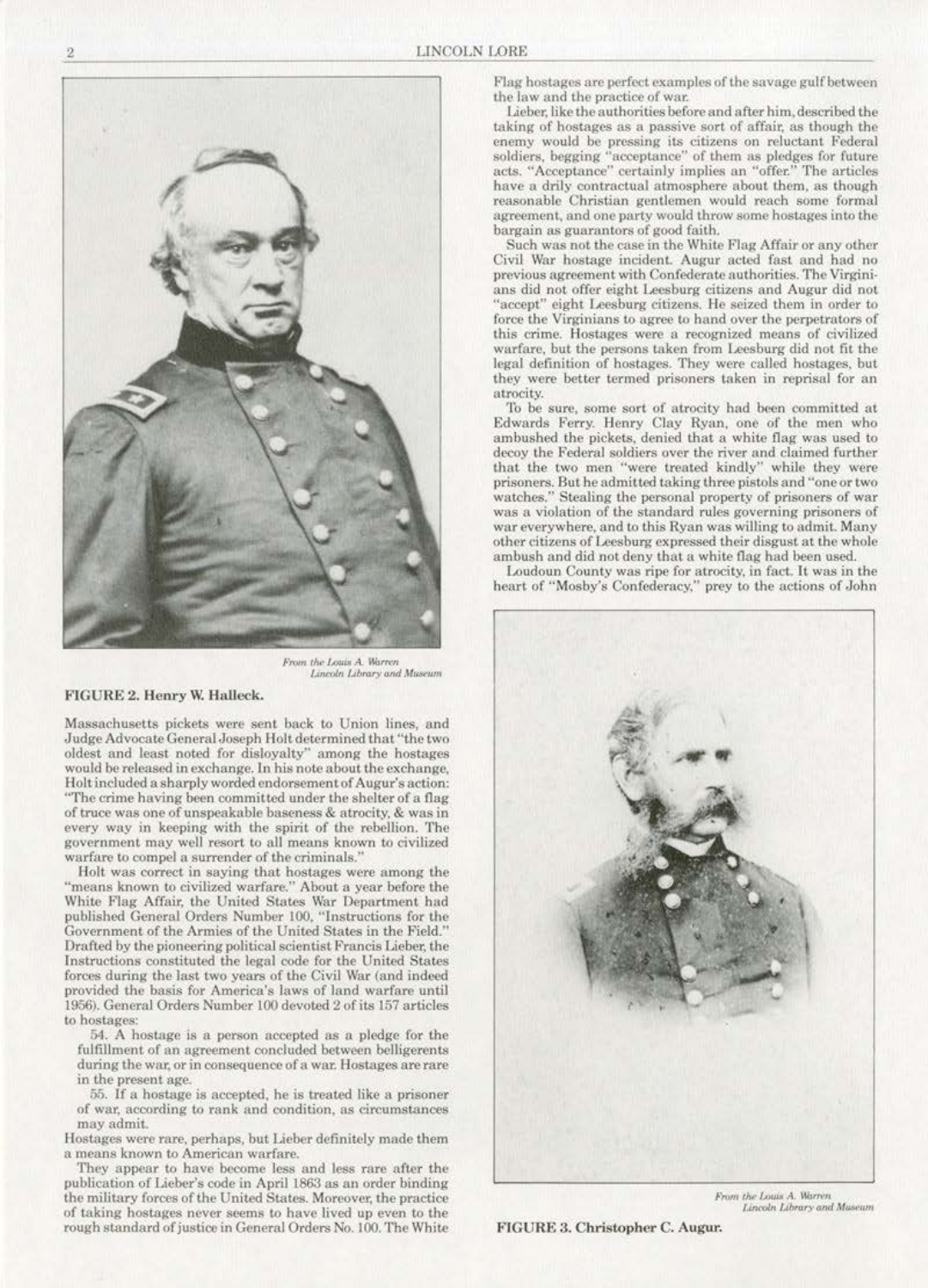Singleton Mosby's famous partisan rangers and to the Federal measures aimed at stopping him. Indeed, one of the men who was later captured *as* a participant in the ambush was a member of White's cavalry, a partisan unit often associated by Union authorities with Mosby's rangers. The citizens of Leesburg did not blame Mosby, but they did depict Loudoun County as a theater of anarchic guerrilla violence: "Ever since the advance of the Federal Army through this country under Col. Geary," a group of Leesburg petitioners explained, "we have been without any civil government, and without any regular protection from the Army. The consequence has been, a spirit of lawlessness.... Armed men claiming to be soldiers are continually passing thro' the county committing all kinds of depredations."

The Confederates' version of the incident, although it admitted some irregularities, differed considerably from the Union version. Ryan claimed that he and the other seven men had been ordered by Colonel White to find a deserter named Mansfield. Hearing that he had become a ferryman. they came to Edwards Ferry and called to him. When the two men in the boat proved to be Federal soldiers, they had no choice but to start shooting.

After the smoke had cleared and the Federal authorities had resolved on a course of action, how did they pick out the eight leading secesssionists of Leesburg? No one knows, but records of interrogations of the hostages show that none of them could take the oath of allegiance 10 the United States in good conscience. Five admitted voting for Virginia's secession ordinance. 1Wo claimed they did not. and the views of one man are unknown. Hostage William S. Pickett, a 41-year-old hotel keeper. had served 15 months in the commissary or the Seventeenth Virginia Infantry and had a brother in Confederate service as well. Dr. Armstead Mott, a physician aged 42. had served two years as a surgeon in the Confederate Army. Charles F. Fadeley, a 47-year-old farmer, had a son in<br>the Eighth Virginia Infantry. Thomas Edwards (47), Dr. William Cross (60), and John P. Smart (69) had among them five nephews in the Confederate Army. Edgar L. Bentley, a 46 year-old farmer, had no relations in Confederate service, and little is known about W. H. Gray, who described the hostages as a group of "elderly and peacible citizens." Drs. Cross and Mott had allegedly tended both Confederate and Union sick



*From the Louis A. Warren* Lincoln Library and Museum



*From the Louis A. Warren*<br>*Lincoln Library and Museum* 

## FIGURE 5. Francis Lieber.

and wounded, as was common among conscientious physicians in this war-torn region.

Smart, who really was elderly, and Dr. Mott were the first to be discharged (on June 13, 1864), following Holt's guidelines. The rest were transferred from Old Capitol Prison to Fort Delaware, where they remained until August. By that time three of the perpetrators of the ambush had been captured (one escaped by jumping from a train en route to Washington from the prisoner-of-war camp in Elmira, New York). After that, the hostages, except Ryan and Rinker, were discharged (on August 25). Once Henry Clay Ryan and Noble Rinker were in custody, their fathers were released also (in December). And somehow, poor George W. Ryan, a mere boy of 16 arrested with his father, was lost in the shuffle, shipped off to Fort Warren in Boston harbor. and not released until Christmas Eve in 1864, his arrest apparently unknown to or forgotten by investigating authorities until that date.

The fredericksburg incident involved Jarger numbers and, if anything, more wholesale justice. Sitting behind the Rappahannock River, astride the half-way point on the 100mile route from Washington to Richmond, Fredericksburg, Virginia, was fated to bear the brunt of several military campaigns. On May 8, 1864, in the aftermath of the Battle of the Wilderness, about sixty Federal soldiers, "most of them slightly wounded" according to Fredericksburg historian S. J. Quinn, straggled into town. They were armed, and the local citizens, fearing mischief and pillage, demanded their surrender as prisoners of war to go to Richmond or their depar· ture across the river to an area infested with Confederate guerrillas. Most of the dispirited soldiers chose surrender and were promptly delivered to the nearest Confederate post. From there they went to Richmond and prison.

Federal authorities regarded such action by alleged non· combatants to be a violation of law, and the Secretary of War ordered the Provost Marshal to arrest about 60 citizens to be held hostage for the return of the soldiers. Colonel Edmund Shriver responded to the order with a letter that suggests a chilling picture of Civil War Fredericksburg, a bustling

FIGURE 4. Joseph Holt.